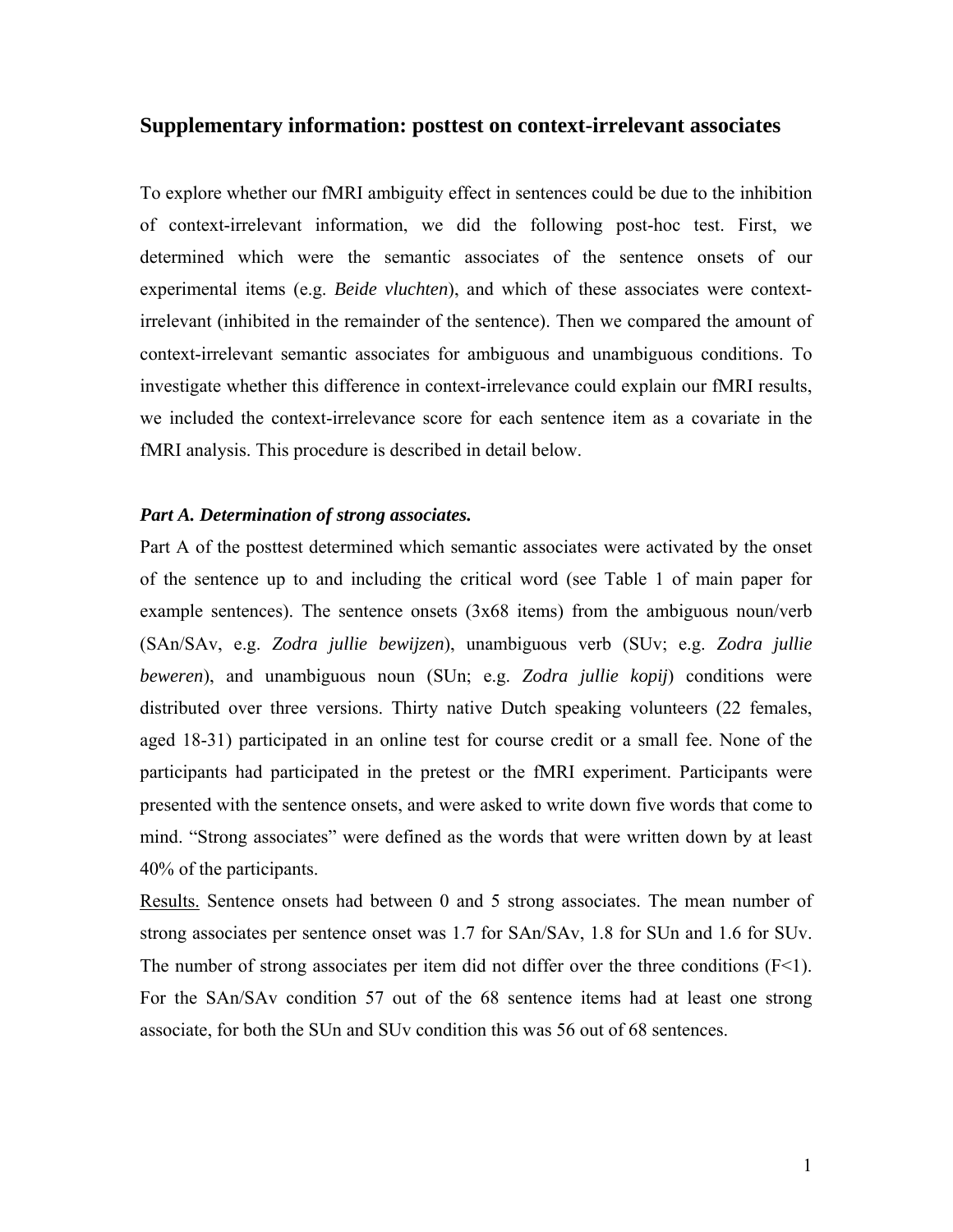### *Part B. Identification of context-irrelevant associates.*

Part B of the posttest identified which of the strong associates determined in Part A were context-irrelevant (i.e. were inhibited in the remainder of the sentence). All experimental sentences of which the sentence onset had at least one strong associate (see part A) were included in part B. The SAv, SUv, SAn and SUn sentences (see Table 1 of main paper for examples) were distributed over four versions. Forty-four native-Dutch speaking volunteers (28 females, aged 18-30) participated in an online test for course credit or a small fee. None of the participants had participated in the pretest, the fMRI experiment, or Part A. Participants were presented with the full sentence and the list of associates produced in Part A for the corresponding sentence onset. Random words were added to the list of associates as fillers (one per associate). Participants were asked to select context-irrelevant associates (words that were unrelated to the sentence).

Results. To test for differences in context-irrelevance over conditions, we calculated the number of rejected associates per condition per subject. There were more rejected (context-irrelevant) associates for ambiguous than for unambiguous items  $(F_{ambiguity}(1,43)=47.59, p<0.001;$  mean number of rejected associates 28.7 for ambiguous and 21.5 for unambiguous items).

**Conclusion from parts A and B:** Thus, in the ambiguous condition the sentence onset activated more semantic associates that appeared to be context-irrelevant (inhibited in the remainder of the sentence) than in the unambiguous conditions.

# *Part C. Context-irrelevance as a covariate in the fMRI analysis*

Can our fMRI results be explained by a different amount of selection/inhibition of semantic information between ambiguous and unambiguous words? To test this directly, we included the context-irrelevance score for each sentence item as a covariate in the fMRI analysis.

For every sentence item we calculated a 'summed context-irrelevance score' (Sum\_CI). This score was obtained as follows. Every sentence had between zero and five strong associates (see part A). For every associate the weighted context-irrelevance was calculated: the context-irrelevance (the percentage of subjects that rejected this associate,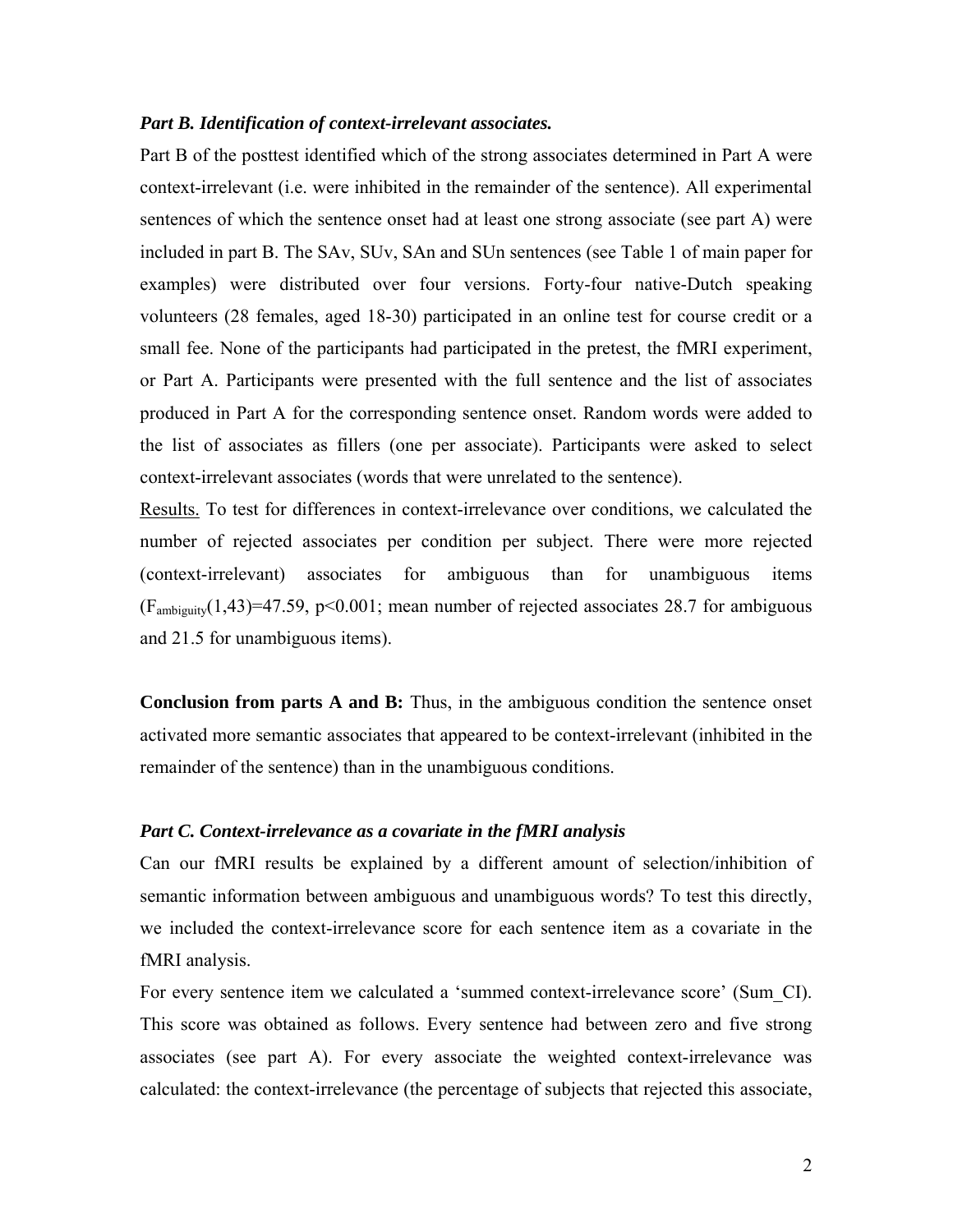as defined in part B), weighted by the strength of the associate (defined by part A, score between 4 and 10). Thus, the weighted context-irrelevance could be a number between 0 and 10. Then, for every sentence item the 'summed context-irrelevance score' (Sum\_CI) was calculated by summing the weighted context-irrelevance over all associates of that particular sentence item. In formula:

#### Sum  $CI = \Sigma_{\text{associates}}(\text{strength associate}^*)$  percentage rejected)

In this way we obtained a summed context-irrelevance score for every sentence item. At the first level of the fMRI analysis (see Data Analysis section main paper) the Sum\_CI score was added as a covariate to the GLM (temporally convolved with the canonical haemodynamic response function), thus regressing out the effect of context-irrelevance. We performed two second-level analyses. The first second-level analysis (both ROI and whole-brain) was performed in the same way as in the analysis without the covariate (see main paper). Here we looked at the SA>SU contrast to explore the effect of ambiguity within sentences when Sum CI was regressed out. The second second-level analysis looked at the effect of the covariate Sum CI itself. Here we generated single-subject contrast images for Sum\_CI relative to the baseline FIX (see main paper), and used these in a one-sample T-test at the second level.

Results. The ROI analysis for LIFG with Sum\_CI included as a covariate showed the same pattern of results as in the analysis without context-irrelevance. LIFG was activated more for sentences than for words  $(F(1,27)=26.2, P<0.001)$ , while only within sentences there was an effect of ambiguity (Ambiguity\*Grammaticality:  $F(1,27)=5.1$ ,  $P=0.033$ ; SA $>$ SU: T(27)=2.6, P=0.008). The whole-brain analysis showed the same regions to be involved in the SA>SU contrast whether or not Sum\_CI was added as a covariate. The clusters of activation were smaller when the covariate was added, which is to be expected when adding a regressor with similar timings as the experimental items.

When looking at the effect of the covariate Sum CI itself, we find absolutely no activation in LIFG or LpMTG (nor in the other regions identified by the ambiguity contrast), even at the very low threshold of p<0.05 (voxel P uncorrected).